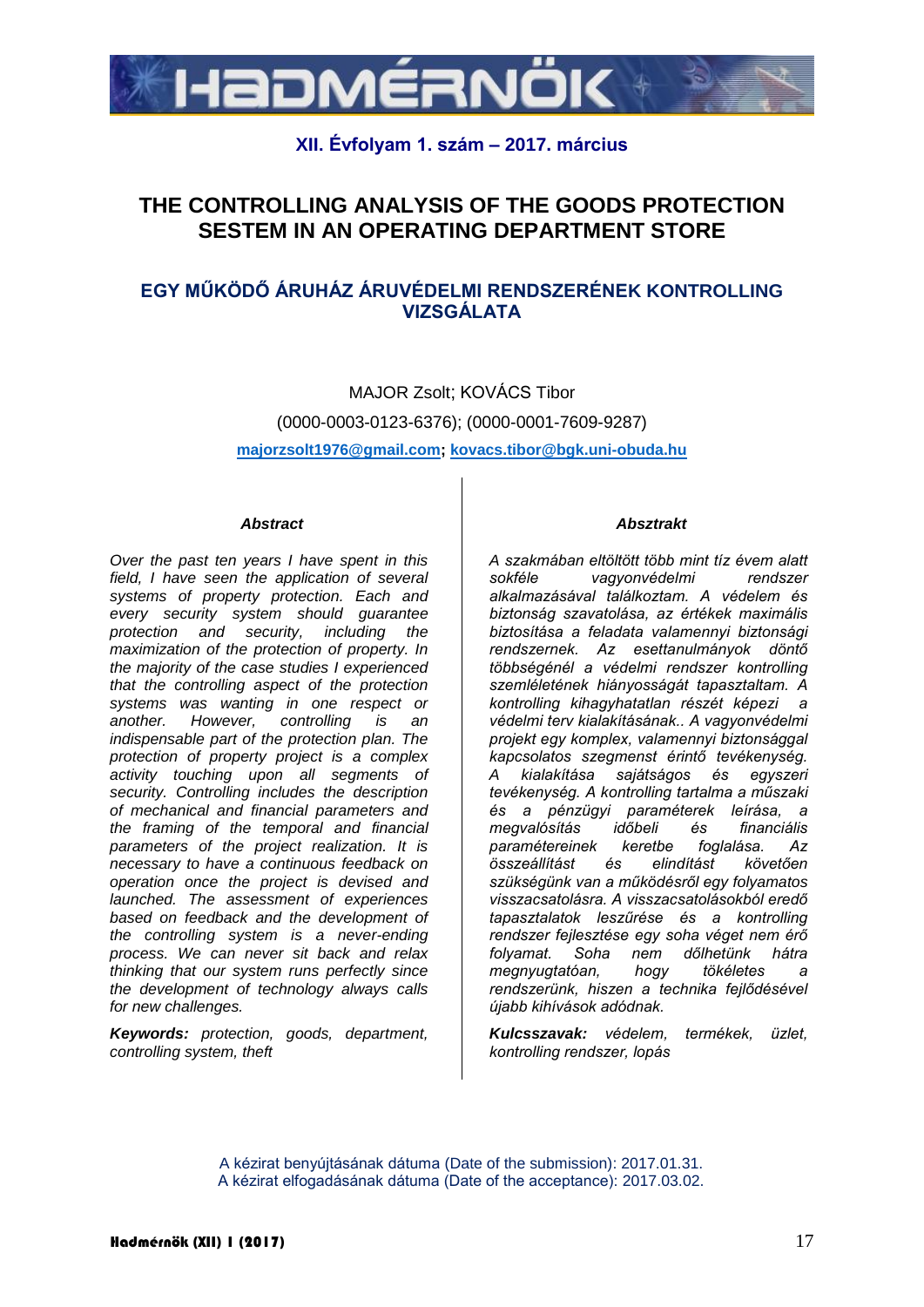### **BEVEZETÉS**

The purpose of goods protection with respect to the department store. The companies launch entreprises covering their activities in order to produce profit. Owners quantify their expectations and define the numbers necessary for the operation of their venture. In order that the business management live up to these numbers, the rules of economy have to be observed. Each and every forint invested has its place within the system and it has to come back within a given time frame. In the case of goods protection, it is rather difficult to accurately determine the time of return as not all items equipped with goods protection tools will be attempted to be stolen. If we knew which products would be stolen, it would be necessary to equip only those ones. With regard to this segment, controlling systems offer two solutions.

The design of department stores aims at the complete satisfaction of customer interest. Modern approaches profess the view that the goods should be placed as close to the customer's reach as possible. On the one hand, experiencing the physical parameters of the product generates trade. On the other hand, it facilitates the execution of harmful activities by those who enter the store without any intention of shopping. Unfortunately, my experience is that most Contractors regard it as a waste of money to acquire technical tools and devices ensuring goods protection, let alone to employ people controlling them. It is for this reason that I consider it important to keep the qualification level of the staff at the highest possible.

The protection system needs constant updating, and changes in technology have to be closely followed. Developments integrated into our existing system have to be based on the principles of controlling.

Several actors are affected by a positive outcome:

- ₋ Owners, business managers: profit and profitability
- ₋ Employees: higher salary, better work atmosphere
- ₋ Customers: although unconscious on their part, but a feeling a security will draw in more customers. The return shows not only in the inventory, but is has a positive effect related to trade in general as well.

## **FACTORS NEGATIVELY AFFECTING GOODS PROPERTY**

Only a fraction of these negative events will actually be noticed. It is therefore of vital importance that these events be recorded in greater numbers, in accordance with what really happened. These pieces of information can be compared to a floating iceberg: it is through the accurate documentation of past events that we can analyze the quality of protection efficiently and change measures productively. These measures are crucial in the domain of both prevention and intervention. Employees have to be made aware of the importance of sharing detailed information related to department store happenings. The relevance of this point is twofold, qualitative and quantitative, both being essential.

- ₋ *Qualitative*: referring to the fact that the quality and usability of the information are determined by the informator's abilities.
- ₋ *Quantitative*: referring to the fact that information should be to our disposition in as great amount as possible; the broader the spectrum of experiences, the more effective the development.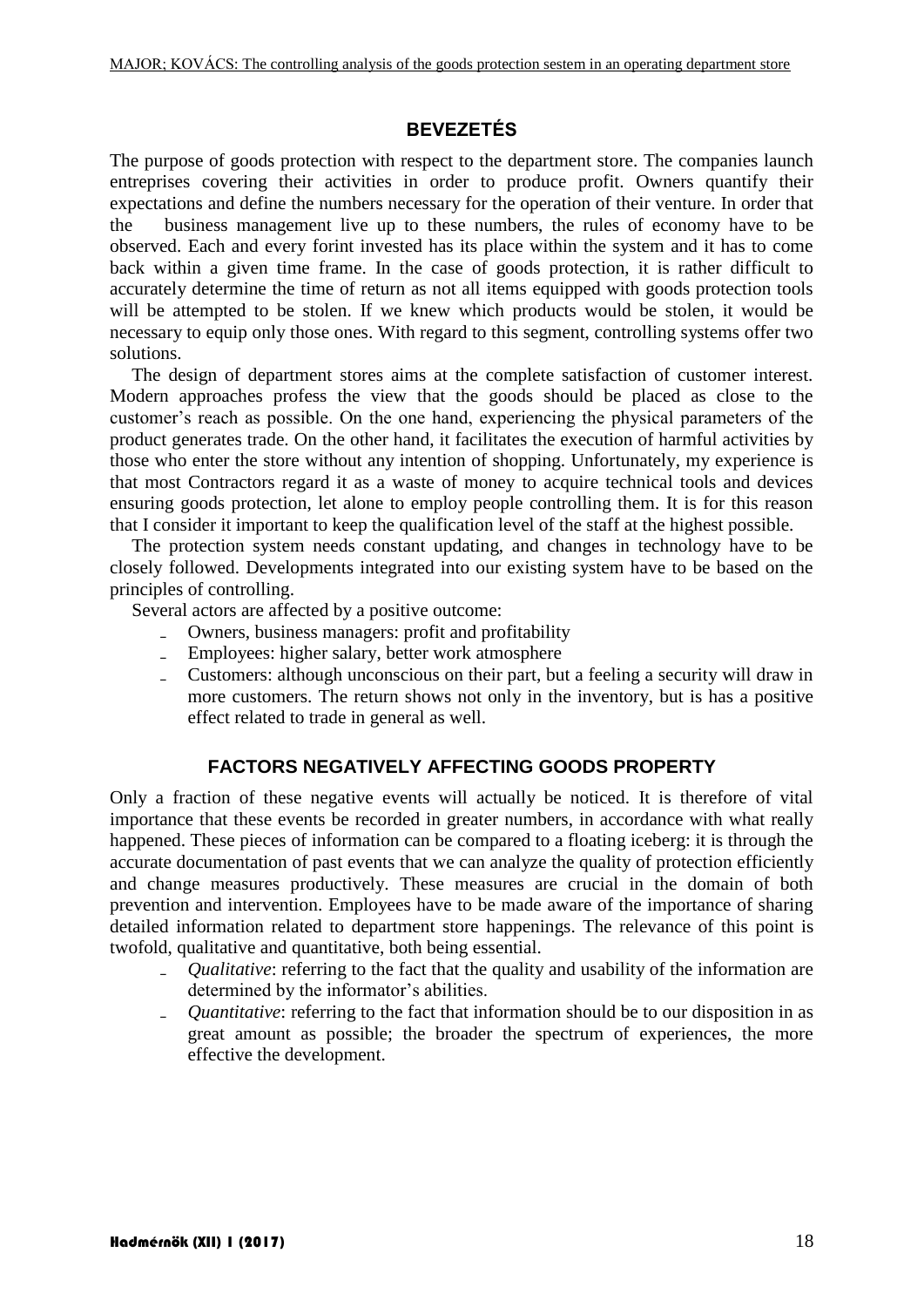#### **MEASURING RISKS**

What external and internal factors lead to the disappearance of the product.

#### **Theft from the outside**

The individual thief comes as a visitor and may actually buy something, but all their activities within the building are subjugated to the theft. The person executes the deed on their own.

Persons committing group theft come as visitors and may, in some cases, actually buy something. They divide the subtasks of the theft among one and another. Each person has a well-defined role: observer, distractor, preparator and supplier.

As the proverb says, a thief is born by occasion. It is always an opportunity that incites theft, the opportunity being the lack of security, about which I am going to write later on.

The thief who arrives as a regular client has previously selected the item that would make the object of theft. This person takes advantage of every single opportunity to reach the goal, and takes no interest in any other product. A significant number of black market actors acquire their stock using this strategy.

#### **Theft from the inside**

The employee seizes the opportunity and steals the product. When done individually, there is an increased probability of being caught. The employees form a group and do their deed together so as to decrease the risk of being caught – the group form facilitates the spotting of the right time and place.

Sources of danger generated by the product:

- ₋ the commercial behavior of the department store, flaws in sale;
- flaws in the retail trade appearance or in the packaging of the product;
- ₋ flaws in the professional competence of the sales contributors;
- ₋ intentional damage done by the employees and
- ₋ unintentional faults done by the employees.

Following the analysis of case studies drawn from practice, I have concluded that it is not possible to make a 100% estimation of the target areas, the volume, the time and the consequences of the near-future target events. At the same time, we can prepare for the harmful effects by solution plans and protection strategies.

#### **The scope of RISK Management**

It includes those areas where commands related to risk management enter into interaction with one and another.

Reception of goods: the arrival of products, the nature of work procedures: qualitative and quantitative controlling, entering the department store in the stock registry. The items can arrive directly from the manufacturer, from the central stock of the store or from another store. Installing goods protection devices of the goods not equipped with appropriate protection in the factory.

Internal logistics of the department store: transporting groups of goods to the right department, taking care of the packaging, checking goods protection devices.

Departments: placing into the selling area and in the trade system by taking commercial aspects into account.

Selling:

₋ Cash register zone, shopping through the cash register zone, traditional self-service.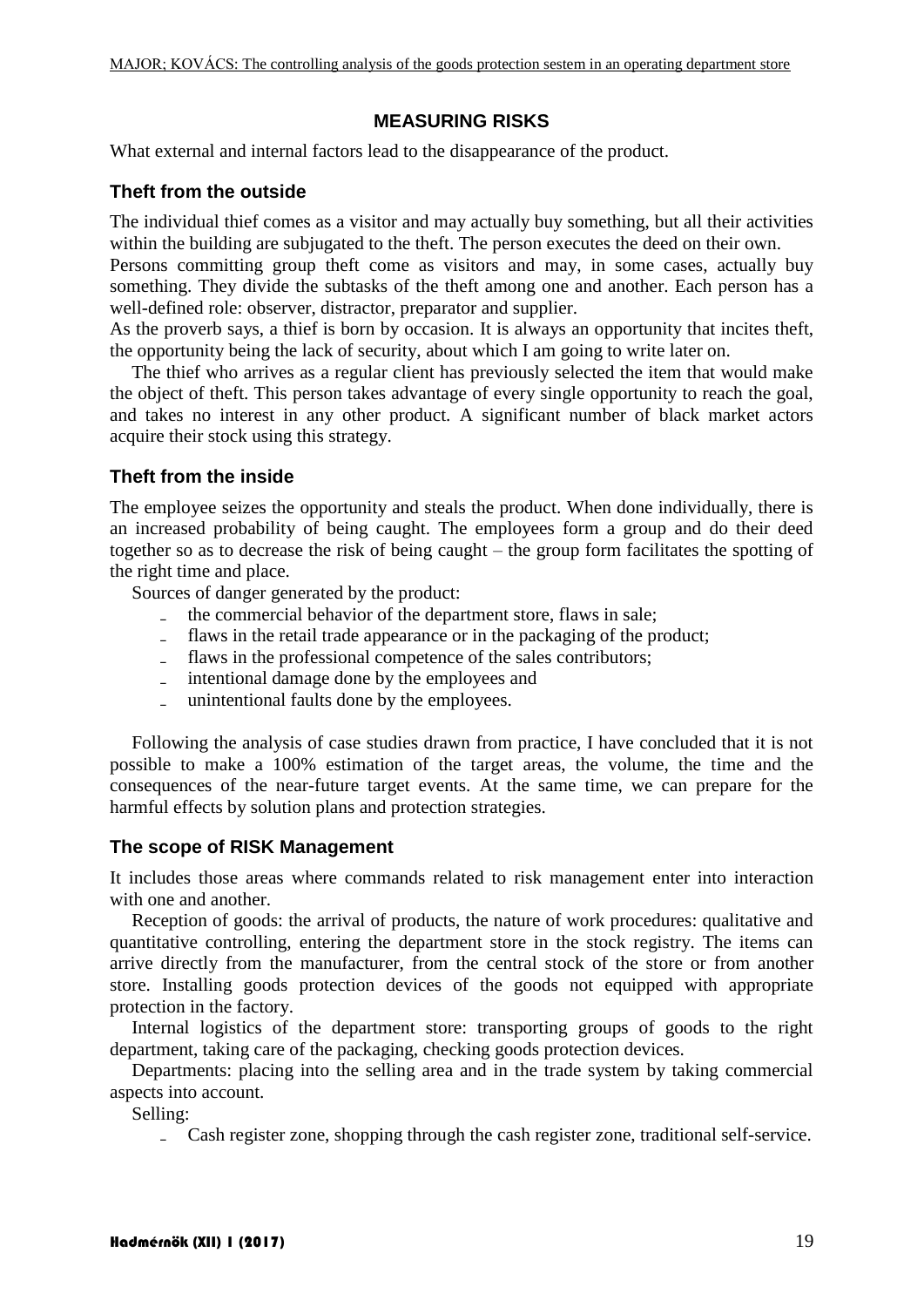- Handing out products, when the quantity or any other factor justifies selling though the reception gate. No goods can leave the area of the department store without control.
- ₋ The area in front of the department store, advertising activities: model products exposed in this area with the aim of increasing trade can be considered potential risk factors. The amount of source spent on protecting them is determined by the forensic status of the area.

#### **The tools we have to reach our goals**

What developments we wish to foster, which cost money and which cost energy and time.[1]

- ₋ A camera system available, the optimal setting of the department store area covered. The parameters of the cameras available. Taking the shelves into consideration.
- ₋ Goods protection devices available,
- ₋ Mechanical protection: devices that can prevent or burden theft even without electricity. Locks, chains, cabinets, display cases and combinations of these.
- ₋ Acousto-magnetic goods protection devices: devices using electro-magnetism that prevent or burden the theft of goods. The item is equipped with a device that signals at the detector gate.
- ₋ Goods protection safes;
- ₋ Secure spiders, special design for the appropriate placing on the packaging.
- ₋ Hardtags, goods protection tags put on the item, cannot be easily eliminated.
- Softtags, can be easily placed on the product, difficult to detect.

#### **Elements of goods protection controlling**

Factors that have a negative effect on the operation of goods protection controlling

Factors influencing human activities:

- queuing;
- the employees have to wait without any tasks to do;
- ₋ unnecessary work, empty time;
- errors:
- harmful effects not signaled in advance;
- inappropriate working conditions;
- ₋ erroneous communication.
- ₋ Elements necessary for a successful controlling:
- ₋ Declaring a joint will from the very beginning;
- ₋ The effect of management activities, directions, tasks and activities related to management. Mission (from where to where you want to get), value system, dominant atmosphere within the company, the internal working environment of the organization, decision-making.
- ₋ The management and its structure, principles, organizational structure, system of relations.
- ₋ Co-operation with partners;
- ₋ Managing human resources, determining staff size, distributing tasks, formation, development, determining levels of knowledge, operating a system of rewards.
- ₋ Process perspective, harmonizing resources related to shared activities, controlling processes, continuous development, monitoring, increasing efficiency and productivity.
- System perspective, identifying processes in interaction, learning about them, understanding them, integrating them into the system and controlling.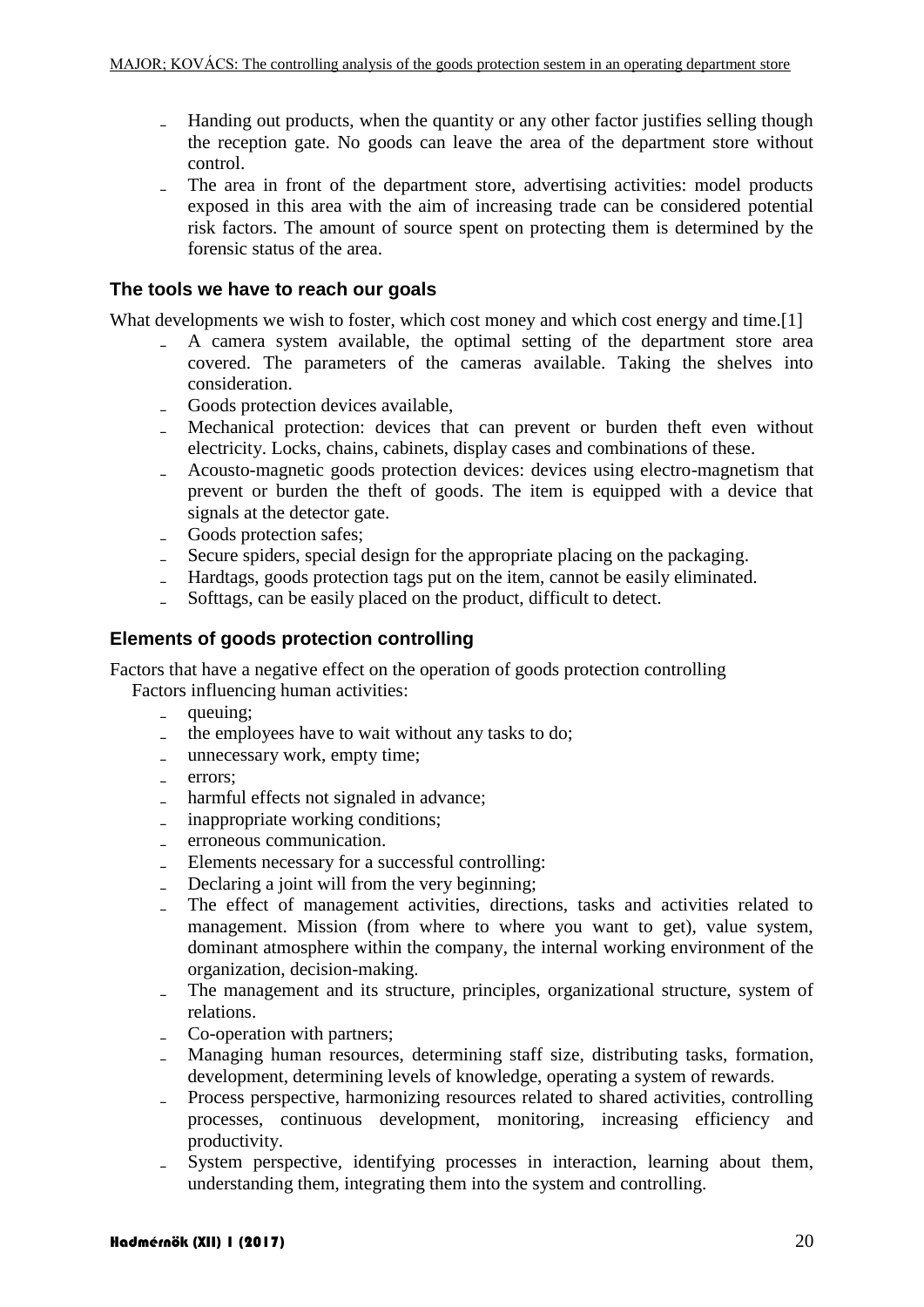- ₋ Equipment system, determining tasks necessary for reaching the goals, execution, controlling.
- Principles of arrangement, planning, controlling, developing, maintaining.

The primary function of these devices is to ensure appropriate information for the management about the conditions of the environment and the internal processes, with the aim of planning and introducing the necessary interventions and defining appropriateness. The management is able to control the processes it has launched. The controlling leader's task is to ensure the set goals.<sup>[1]</sup>

#### **Good protection controlling**

- Specifying goods protection aims, minimizing expenses, maximizing security;
- ₋ Setting specific goods protection goals;
- Collection information relevant to goods protection, analyzing and interpreting it;
- ₋ Working out a function monitoring efficiency.

#### **Tools for goods protection**

- ₋ Measures: regulations controlling internal organizational processes, concerning individuals coming from the outside;
- Architectural design, plan of commercial arrangement;
- ₋ Goods protection system;
- ₋ Electronic goods protection devices;
- Mechanical goods protection devices.

The first figure demonstrate of the tools for goods protection

### Tools for goods protection



**Fig.1:** Tools for goods protection (edited by the author)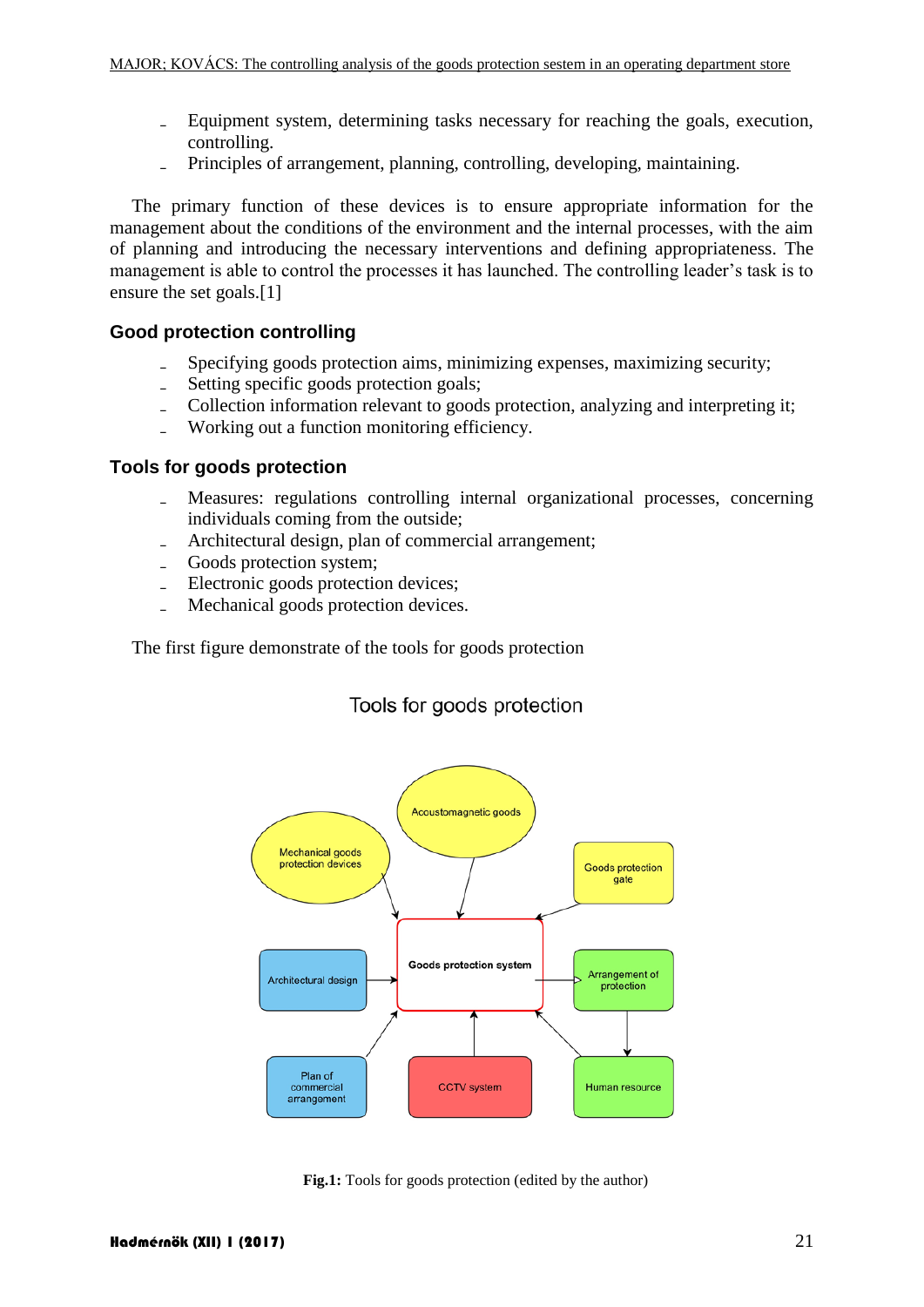### **For a successful goods protection controlling [1]**

- Introducing the indicator function which can predict harmful action in an early phase;
- Preventive effect to avoid the actual realization of the harmful action, creating a situation which can reduce its probability to the greatest degree possible;
- Flow of information, as quick and accurate as possible;
- ₋ A goal-oriented approach to processes, we always have to be aware of the purpose of each and every process;
- Setting aims in order to define future tasks with a view of reaching our clear goals.

### **Elements of the goods protection controlling system [2]**

- ₋ Understanding the elements of goods protection
- Working out a goods protection plan
- ₋ Putting the plans in practice
- Measuring performance
- Comparing performance
- Assessing performance
- ₋ Development

#### The second figure demonstrate of the controlling goods protection



**Fig.2:** Controlling Goods protection (the author edited based on [2])

### **Structuration of goods protection controlling**

- ₋ Dividing goods protection processes into parts
- ₋ Measuring the performance of each part
- ₋ Measuring and recording the starting point